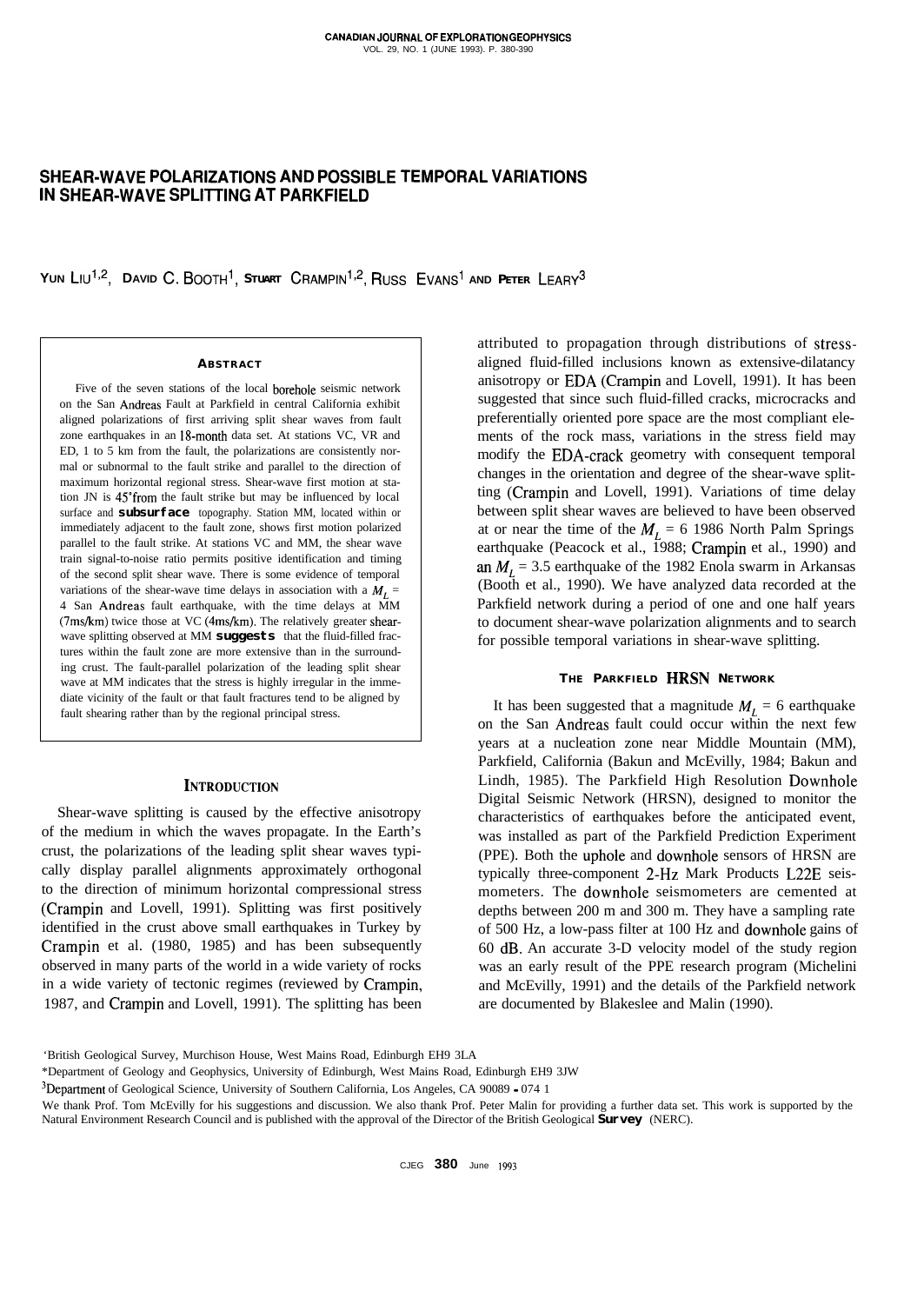#### **GEOLOGY**

The geology of the Parkfieid area is dominated by the strike-slip plate boundary at the San Andreas Fault (SAF). Figure 1 shows the SAF and associated shallow thrust faults and the station distribution of the Parkfield HRSN network. The Parkfield fault segment is generally understood to be the transition zone between the 170-km-long creeping part of the SAF (average 33 mm/yr, Wesson et al., 1973) to the northwest and the 300-km-long locked portion to the southeast, where the average width of fault gouge in the Parkfield segment varies from 100 to 200 m. Analysis of seismograms recorded at MM in terms of fault zone trapped waves (Li and Leary, 1990; Leary and Ben-Zion, 1992) indicates that the shear-wave velocity of the fault gouge is about 1.1 km/s in the area of the 1966  $M_L = 5.9$  main shock and is 1.8 km/s in the southeast segment approaching the locked portion of the SAF. There exists a transition zone about 400 m wide with

shear-wave velocity of 1.8 km/s on the flank of 1966 main shock area and 2.5 km/s on the northwest and southeast segment of the SAF. The fault is dipping steeply at 86" fl. 1" (Nishioka and Michael, 1990).

The Salinian block on the southwest side of the SAF consists of Gabilan plutonic and metamorphic basement rocks covered by a maximum of 2 km of Tertiary and Quaternary sediments. These deposits generally dip away from the Cholame Hills high, a basement uplift that parallels the SAF system several kilometres to its southwest. Northeast of the SAF, the broadly outcropping basement consists of Franciscan melange. Overlying this basement to the east are several kilometres of Cretaceous and younger sediments of the Great Valley sequence. In general, Franciscan rocks are moderately to strongly deformed and, in the SAF zone, slivers of various crystalline rocks appear to have been trapped within older branches of the fault (Brown et al., 1967). Some



Fig. 1. Map of major faults and station distribution of the Parkfield downhole HRSN network. Triangles denote station locations.

CJEG **381** June 1993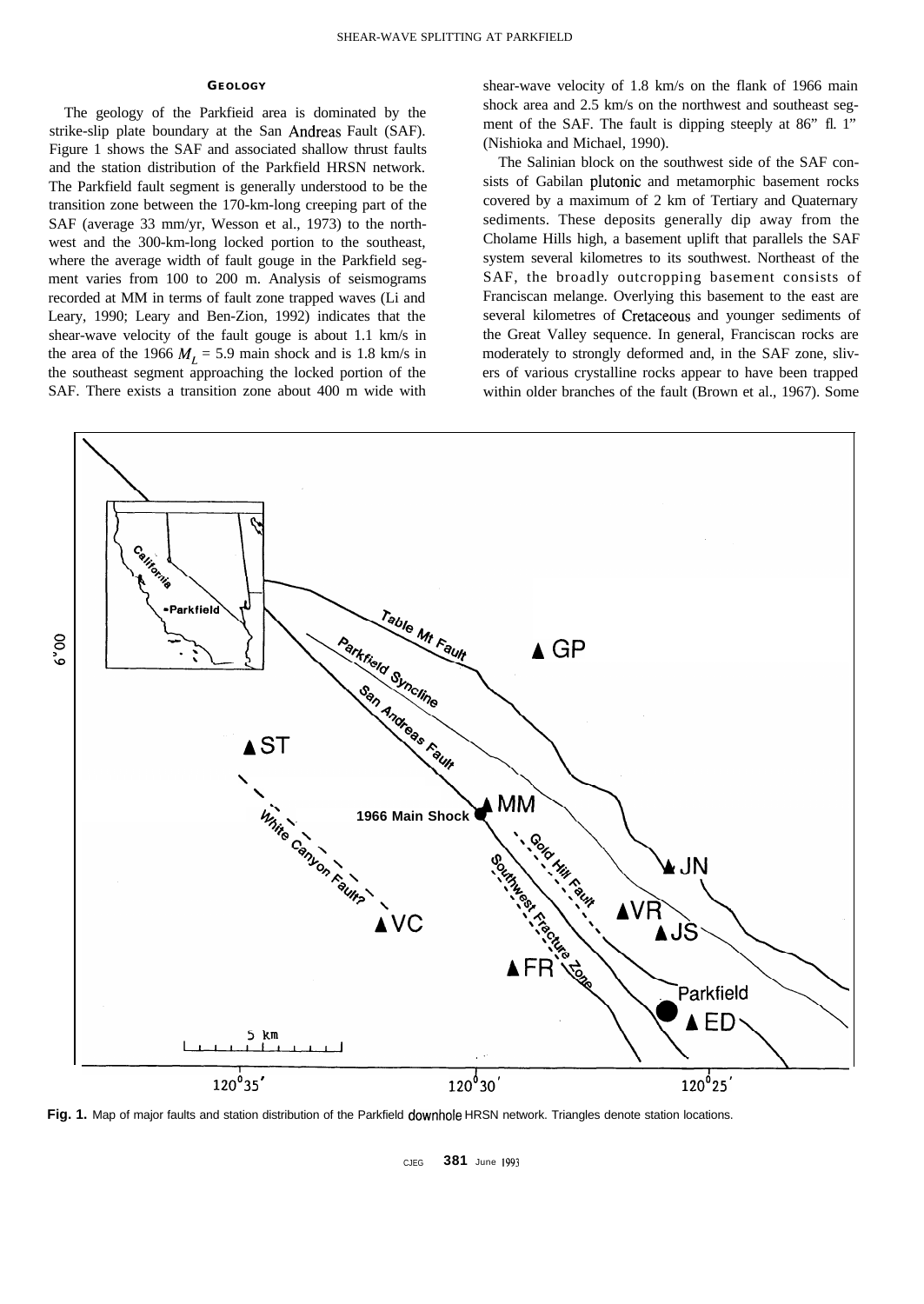of the numerous thrust faults surrounding the SAF show Holocene movement.

### **DATA ANALYSIS**

Data recorded within the shear-wave windows (Evans, 1984; Booth and Crampin, 1985) of nine HRSN stations between January, 1989, and July, 1990, were examined. All earthquakes where shear waves were clearly visible above the P-wave coda showed evidence of shear-wave splitting. (The only earthquakes which did not show actual splitting were those where the source excited only one of the anisotropic shear-wave polarizations.) The epicentres of these local events within the shear-wave window of the Parkfield stations are shown in Figure 2. In general, earthquakes recorded by the network occur close to the fault plane with depths between 4 and 15 km and magnitudes between  $M_L$  = -0.5 and  $M_L = 2$ . An earthquake on 25th May, 1989, with



**Fig.** 2. Equal-area rose diagrams of polarizations of the leading split shear wave and the epicentres of the local events which are used to monitor the shear-wave splitting. The star indicates the  $M_l = 4$  earthquake which occurred on May 25, 1989. Equal-area projections of the lower hemispheres beneath each station, out to angle of incidence of 45°, show polarizations of leading split shear waves. There are no suitable data at stations GP and JS.

CJEG **382** June 1993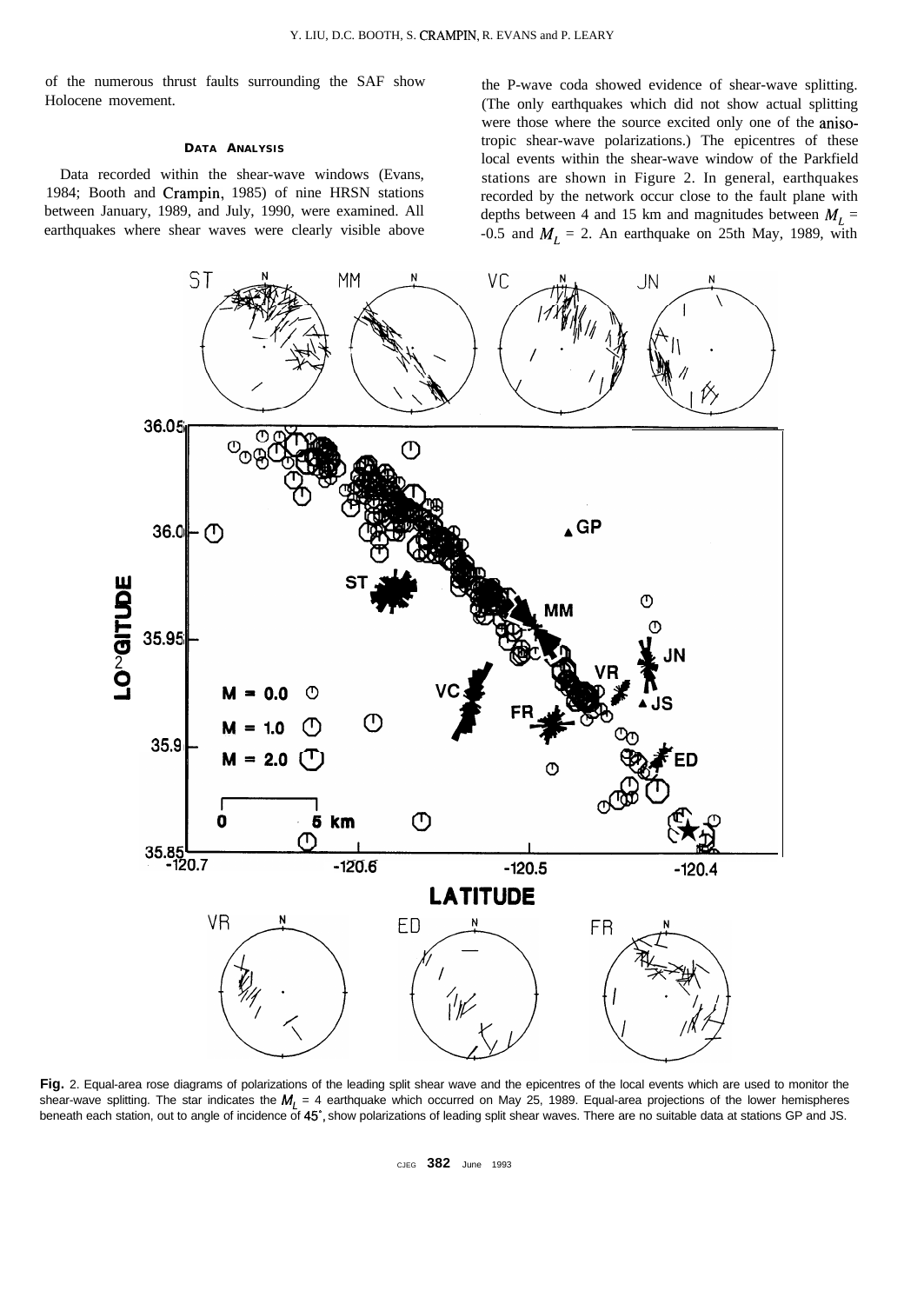magnitude  $M_l = 4$  and focal depth of 8.25 km is located near the southeast extremity of the network and is marked with a star in Figure 2. It is about 15 km away from stations MM and VC. This is the largest earthquake which occurred on the 54-km Parkfield segment and its surrounding areas since the recording began, and we seek temporal variations associated with this event.

Representative records exhibiting clear shear-wave splitting are shown in Figure 3 with parameters listed in Table 1. Many seismograms are complicated with a strong P-wave coda which interferes with shear-wave arrivals particularly at stations ST and FR. This causes difficulty in identifying the onset of the faster split shear waves and we have not attempted to study the variation of time delays at these stations. Station GP is outside the shear-wave window for most earthquakes and those that are within the window have lowfrequency shear waves (less than 10 Hz compared to the dominant frequency at about 20 Hz at other stations) yielding elliptical motion which makes analysis of shear-wave splitting difficult. The recording system at station JS did not function correctly during the period we are examining.

Ben-Zion and Malin (1991) and Ben-Zion et al. (1992) have identifed  $P$  head waves propagating along the fault plane at stations on the northeast side of the SAF (stations MM, JN, ED and VR). We would expect shear head waves to be observed in similar situations, where they might interfere with the split shear-wave arrivals. The characteristics of shear head waves along the fault plane have been examined with synthetic seismograms and will be the subject of a separate study. We find that shear head waves are probably not important for the study of shear-wave splitting as the amplitude of such shear head waves decays rapidly with the distance from the fault plane and the recorded energy at many of the HRSN stations is small. In any case, their characteristic one-sided waveforms are easily recognizable. We have attempted to eliminate both shear head waves and free surface S-P converted waves (the local SP phase) (Booth and Crampin, 1985; Crampin, 1990) from the data set in order to reduce the possibility of misidentifying the onset of the faster split shear waves.

### **. Shear-wave polarizations**

The distributions of shear-wave polarizations for shearwave arrivals within the shear-wave window at each station are plotted as equal-area rose diagrams in Figure 2. The polarizations of the faster split shear waves display approximately parallel alignments at stations MM, VC, VR, JN and ED, as is typically observed elsewhere (Crampin and Lovell, 199 1). The directions of the polarizations are scattered at stations ST and FR with little evidence of any preferential alignment. The rose diagrams showing polarizations at stations VC, VR and ED are distributed about a N30"E direction which is approximately parallel to the direction of maximum principal stress near the San Andreas Fault in central California (Zoback et al., 1987). The alignment at JN is N5"W and the alignment at MM is about N40"W, approximately

parallel to the SAF. [Note that VR shows a large scatter, similar to the scatter seen in the shear-wave VSP observations sampling the uppermost 1400 m of the Varian Well (VR) (Daley and McEvilly, 1990), although the average polarization in Figure 2 is clearly approximately N30"E.l

The reasons for the irregularities in the alignment of such shear-wave polarizations are not fully understood. Certainly, the interaction of shear waves with severe surface topography can in some cases cause parallel polarizations to be systematically rotated by up to 90" (Chen et al., 1987; Graham and Crampin, 1993) and hilltop sites typically display scattered polarizations (Peacock et al,, 1988). This sensitivity to topography within 100 m of the recording site is expected as shear waves have severe interactions with the free surface for angles of incidence outside the shear-wave window (Evans, 1984; Booth and Crampin, 1985). Focussing effects and changes in angle of incidence at the free surface due to refraction across near-surface high-impedance hard rock to sediment interfaces may also distort shear-wave arrivals (Crampin, 1990). Several of the HRSN stations (MM, ST, JN and GP) are sited near severe local topography and the subsurface structure beneath many of the stations is complicated.

### **Time delays between split shear waves**

Time delays between the split shear waves are more difficult to estimate than polarizations of the faster split shear wave (Booth and Crampin, 1985; Chen et al., 1987), and scattered polarizations usually indicate other disturbances to the wave train which make it impossible to estimate reliably time delays. Consequently, we confine our analysis to those stations MM, VC, JN and ED, which display approximately parallel polarizations, excluding VR which has no data for the initial 8 months of the period we are examining.

Figure 4 shows the variations of time delay in polar projections of the shear-wave window for stations MM, VC, JN and ED and variations with time of the time delay, shearwave polarization, and of the focal depths of the earthquakes whose records are analyzed. The time delays have been normalized to a path length of 1 km. The time of the  $M_1 = 4$  earthquake is indicated by the solid arrows in the time variations.

There is insufficient data to make reliable judgements of variations in time delay before the time of the  $M_l = 4$  earthquake, but the stations where there is adequate data, MM and VC, show a (marginal) decrease in the time delay following the  $M_l = 4$  earthquake, followed by an irregular increase. Note that the possible significance of this earthquake was not recognized initially and only came to our attention after we had observed the variation of time delays. There is no other larger earthquake recorded in the network during the study period. This behaviour is similar to that seen in previous studies which showed similar decreases in time delay at the time of  $M = 6$  (Crampin et al., 1990) and  $M = 3.5$  earthquakes (Booth et al., 1990).

The average time delays at station MM on the fault zone are about twice as large as those at station VC 5 km away from the fault zone on the southwest block. A large part of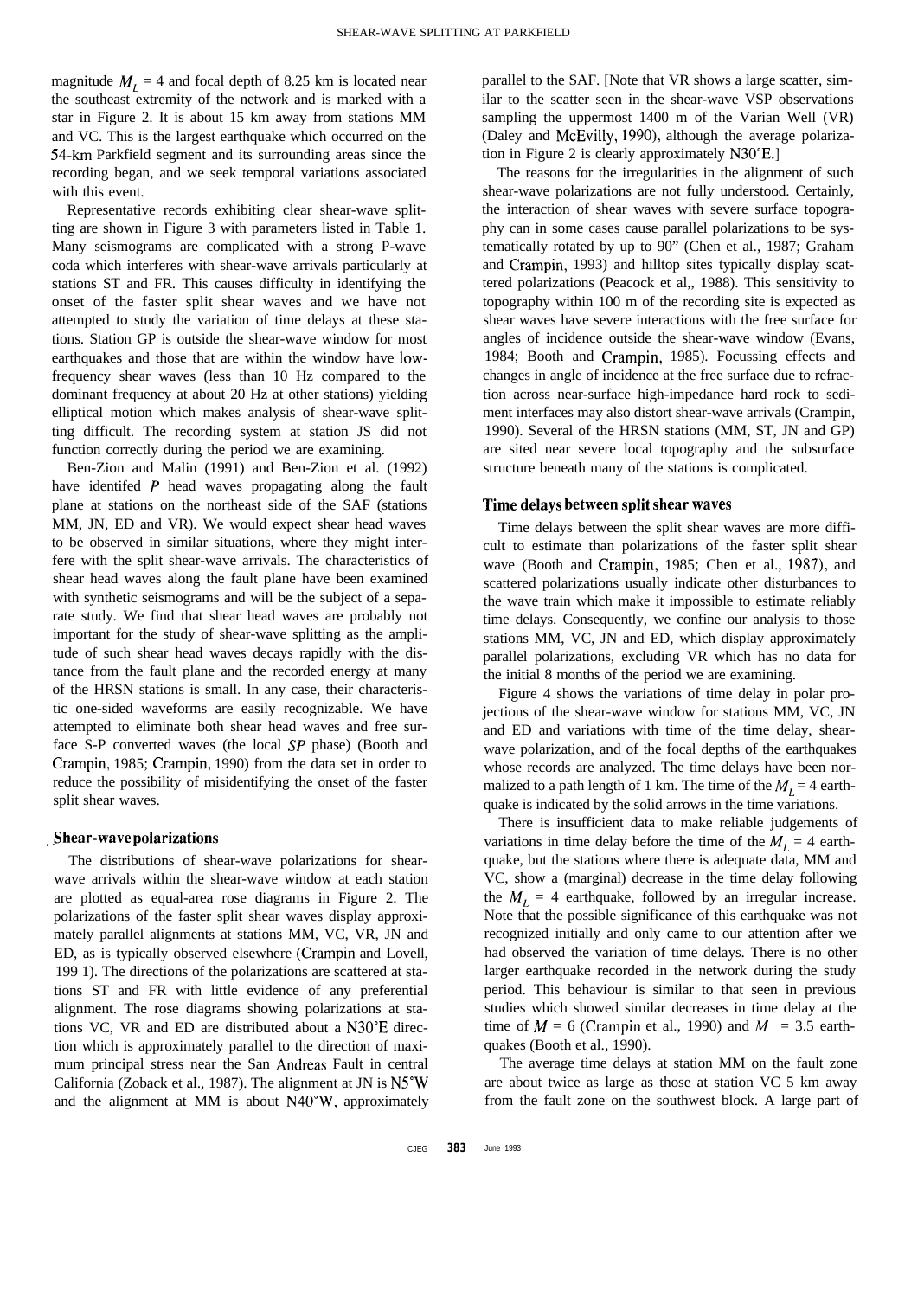۱M

 $\| \cdot \|_1$   $\|$   $\|$   $\|$   $\|$   $\|$   $\|$   $\|$ 

MunMMM

 $s \mid_1$  | | |

 $s \mid_1$ | | |  $s$ 

 $MM(5)$ 

my

ww

 $s \mid_1$ | | |

 $VC(2)$ 

mmM

 $s \mid_1$ | | |

 $VC(5)$ 

mmhhmm

M. W

∥

'MMM

 $s + 1 + 1 + s + 1 + 1 + t + 1 + t + s$ 

الإهدا⊧∥ ا\_

۱W

 $\|s\| + \|f\|_{1d} + \|f\|_{1d}$ 

n m

M۸



**MM(3)** WWWW  $s|_1$ | | ANMAZ hMM shl I I'M I I I IId I I I IId MMMM MM(6) MM  $s \frac{1}{1}$  | | |  $s$  | | | | | | | | | | | |  $S \cup \{1 | 1 | \$ <sub>s</sub> $\}$   $\cup$ ,  $\{1 | 1|$ <sub>1d</sub>  $\}$  i'  $\}$  $VC(3)$ Munnmun/hnnm  $s|_1$ | | |  $|_5$ | | | | | | $_6$ | | | | | $_7$ MWN  $S$   $\frac{1}{1}$   $\left| \frac{1}{1} \right|$   $\left| \frac{1}{1} \right|$   $\left| \frac{1}{1} \right|$   $\left| \frac{1}{1} \right|$   $\left| \frac{1}{1} \right|$ MMmm /Mn **VC(6)** nyyhhnyh jmmhmv MMM  $s \mid_1$ | | |  $\perp$ 

**Fig.** 3. Representative shear-wave seismograms and corresponding polarization diagrams recorded at stations MM and VC for events listed in Table 1. The horizontal components have been rotated parallel and perpendicular to the polarizations of the faster (F) and slower (S) split shear waves. The rotated seismograms show delayed shear-wave arrivals diagnostic of shear-wave splitting. The polarization diagrams show the horizontal particle motion for the numbered, 0.08-s-long, time windows marked on the seismograms.

CJEG **384** June 1993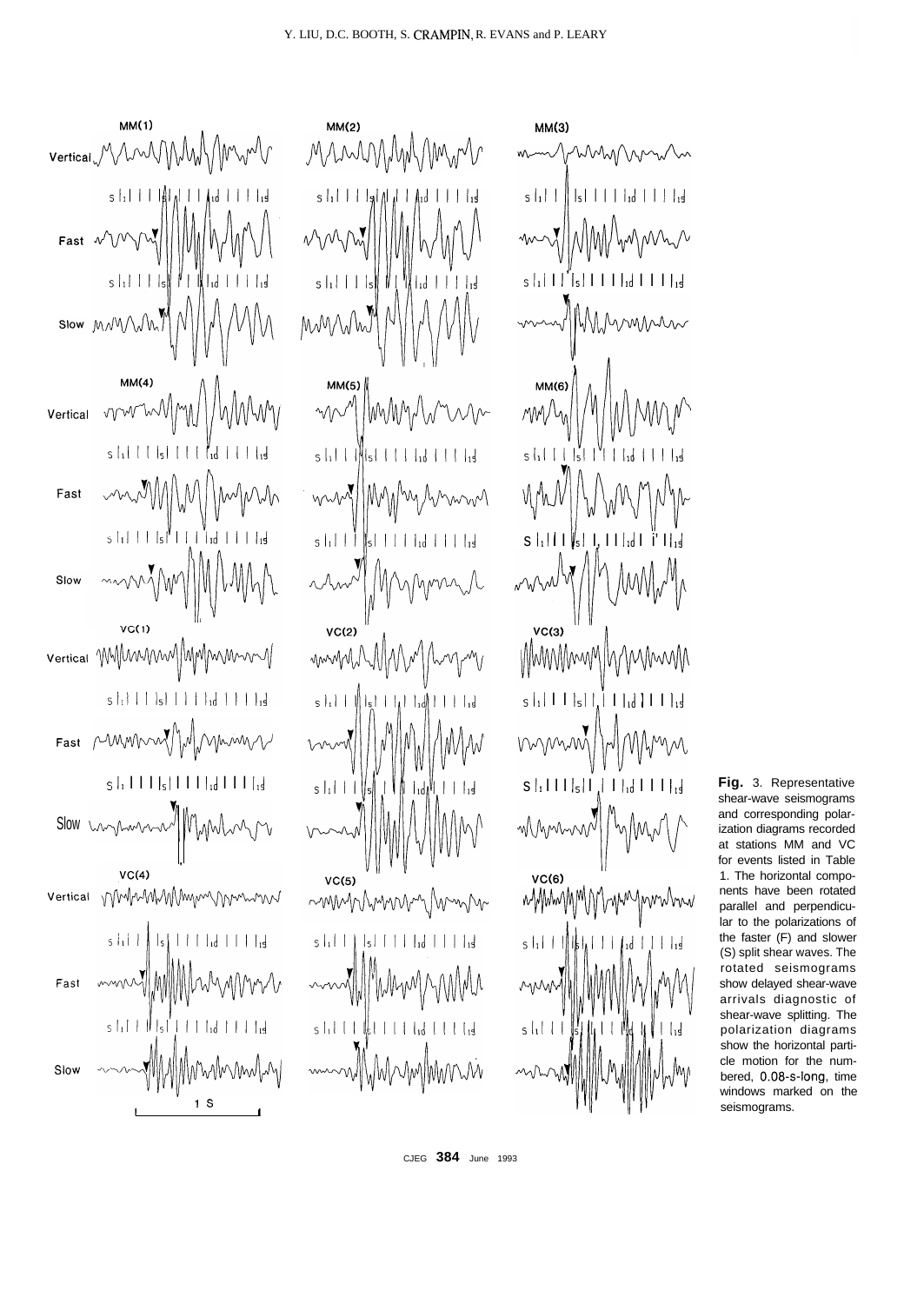## SHEAR-WAVE SPLITTING AT PARKFIELD





 $MM(4)$ 





 $VC(2)$ 







 $MM(5)$  MM(6)





**VC(6)**



**VC(1)**





 $\begin{picture}(180,10) \put(0,0){\line(1,0){10}} \put(10,0){\line(1,0){10}} \put(10,0){\line(1,0){10}} \put(10,0){\line(1,0){10}} \put(10,0){\line(1,0){10}} \put(10,0){\line(1,0){10}} \put(10,0){\line(1,0){10}} \put(10,0){\line(1,0){10}} \put(10,0){\line(1,0){10}} \put(10,0){\line(1,0){10}} \put(10,0){\line(1,0){10}} \put(10,0){\line($ 

1 I I L

 $VC(5)$ 

3  $\times 1$  4



**Fig. 3 (Cont'd).**

**Table** 1. Parameters of representative earthquakes shown in Figure 2.

| Str(n) | Date<br>(y.m.d) | Time<br>(h.m) | Latitude<br>(N)    | Longitude<br>(W) | Depth<br>(km) | Mag.<br>$(M_L)$ | Spol<br>$(N^{\circ}E)$ | Sdel<br>(ms/km) |
|--------|-----------------|---------------|--------------------|------------------|---------------|-----------------|------------------------|-----------------|
|        |                 |               |                    |                  |               |                 |                        |                 |
| MM(2)  | 900305          | 1632          | 35 57.47           | 120°30.25'       | 4.47          | $-0.06$         | 149                    | 12.2            |
| MM(3)  | 900614          | 1803          | 35'59.80'          | 120°33.65'       | 8.81          | 0.22            | 130                    | 6.4             |
| MM(4)  | 900505          | 2356          | 36°01.55'          | 120'35.01'       | 9.51          | 0.21            | 317                    | 4.4             |
| MM(5)  | 900613          | 2239          | 35°55.43'          | 120°28.18'       | 6.09          | 1.49            | 332                    | 8.8             |
| MM(6)  | 900405          | 0503          | 35°58.47'          | 120°31.53'       | 4.45          | 0.14            | 153                    | 10.4            |
| VC(1)  | 900511          | 1120          | $35^{\circ}56.18'$ | 120°28.94'       | 5.21          | 0.64            | 357                    | 6.7             |
| VC(2)  | 900628          | 0249          | 35°59.45'          | 120°35.38'       | 16.10         | 0.67            | 191                    | 5.6             |
| VC(3)  | 900511          | 1011          | 35°56.20'          | 120°28.89'       | 5.17          | 1.12            | 198                    | 3.3             |
| VC(4)  | 900702          | 2043          | 35°56.61'          | 120°30.39'       | 12.76         | 0.81            | 9                      | 3.1             |
| VC(5)  | 900516          | 1258          | 35°58.08'          | 120'31.49'       | 11.03         | 0.19            | 211                    | 2.0             |
| VC(6)  | 900412          | 0718          | 35'57.70'          | 120°31.65'       | 11.79         | 0.80            | 194                    | 3.9             |

Stn(n):station name and numbercorrespondsto Figure 3. Spoland Sdelare shear-wave polarizations and time delays, respectively.

**VC(4)**

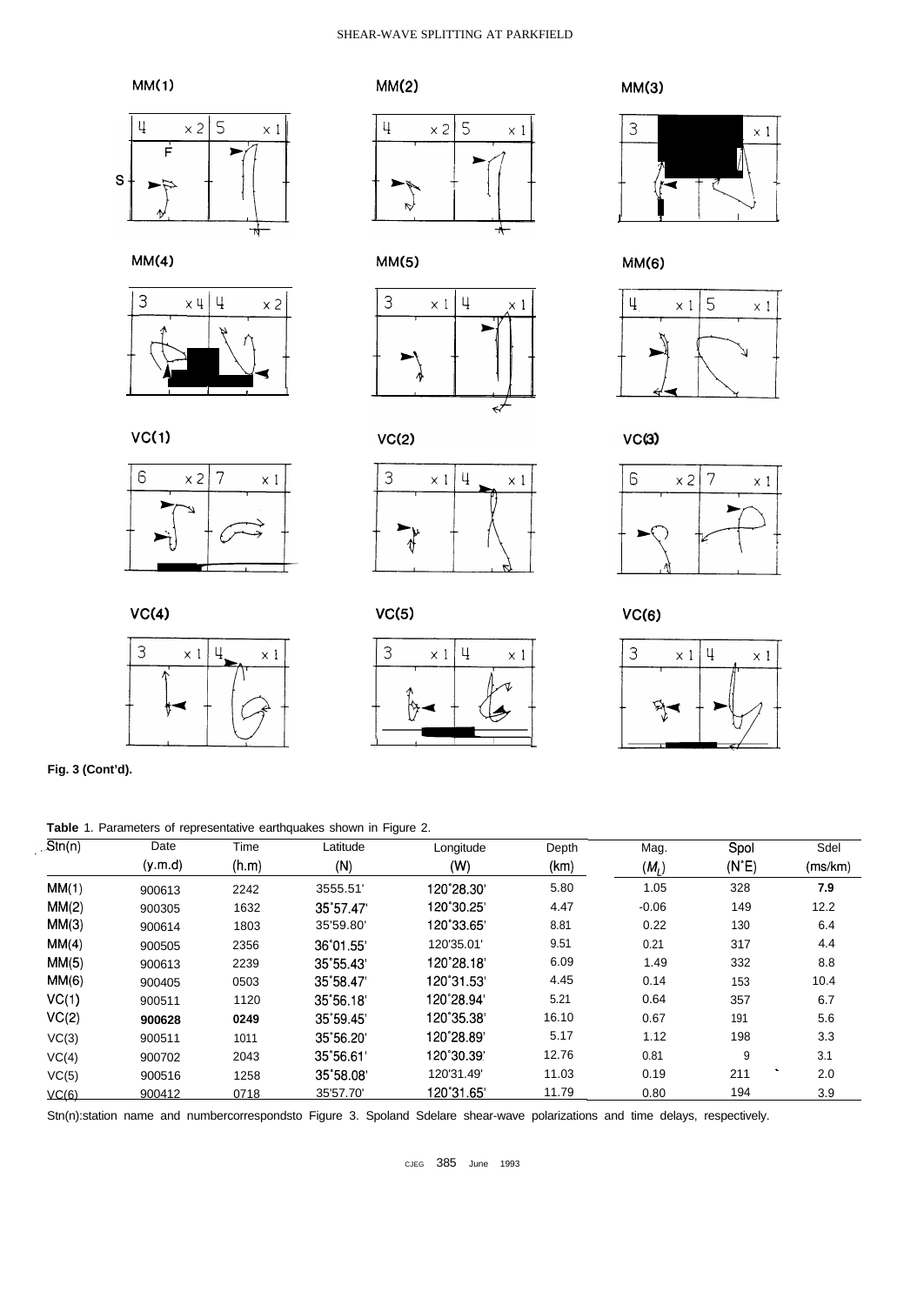

Fig. 4. Variations at stations: (a) MM; (b) VC; (c) JN and (d) ED. The diagrams show from the top: equal-area projections (polar maps) out to 45" of the time delays; variations of time delays with time from the beginning of the data set; variations of polarizations with time and (bottom) variations of focal depth with time. The arrows mark the time of the  $M_i = 4$  earthquake.

CJEG  $386$ June 1993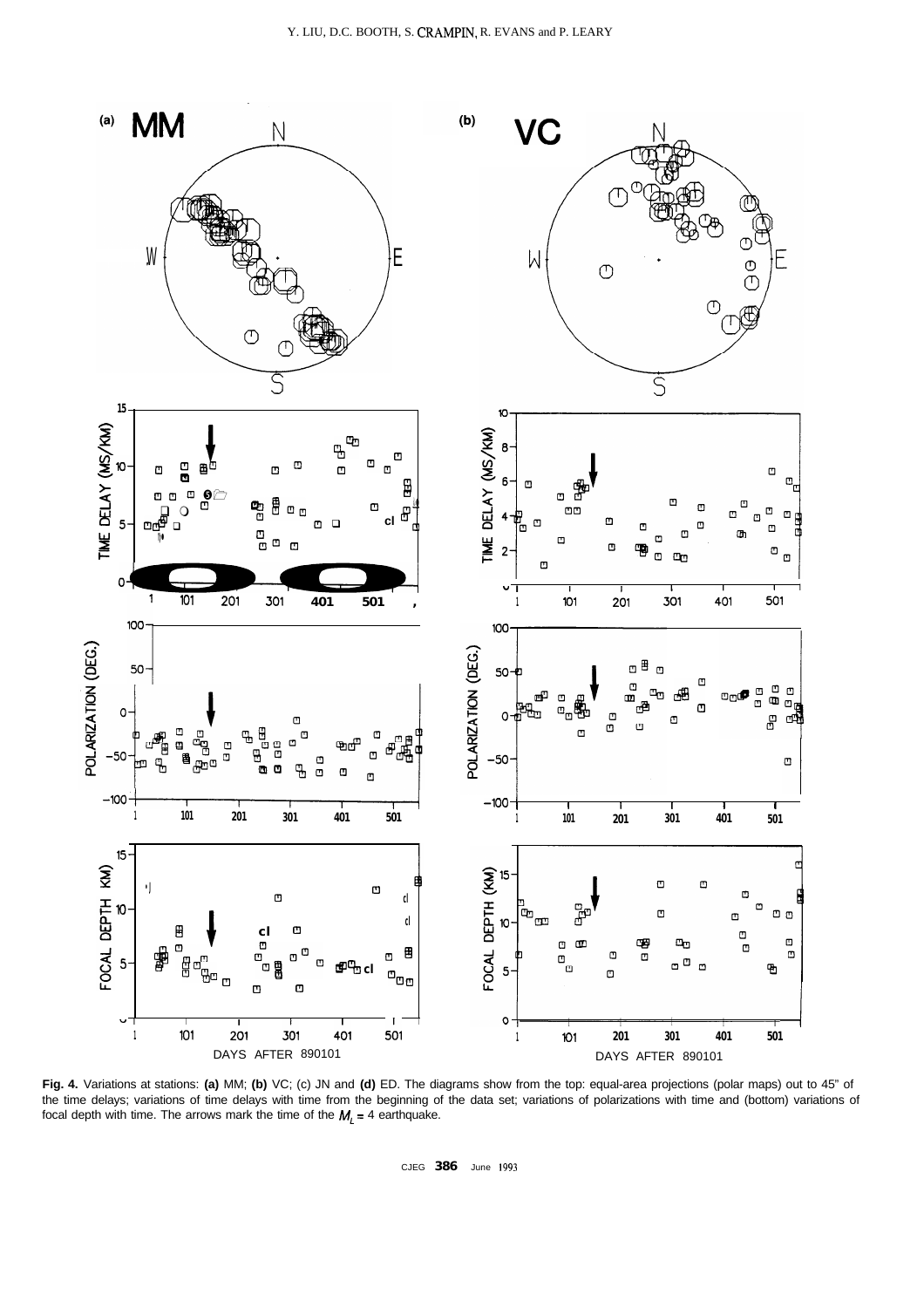

Fig. 4 (Cont'd).

387 June 1993 CJEG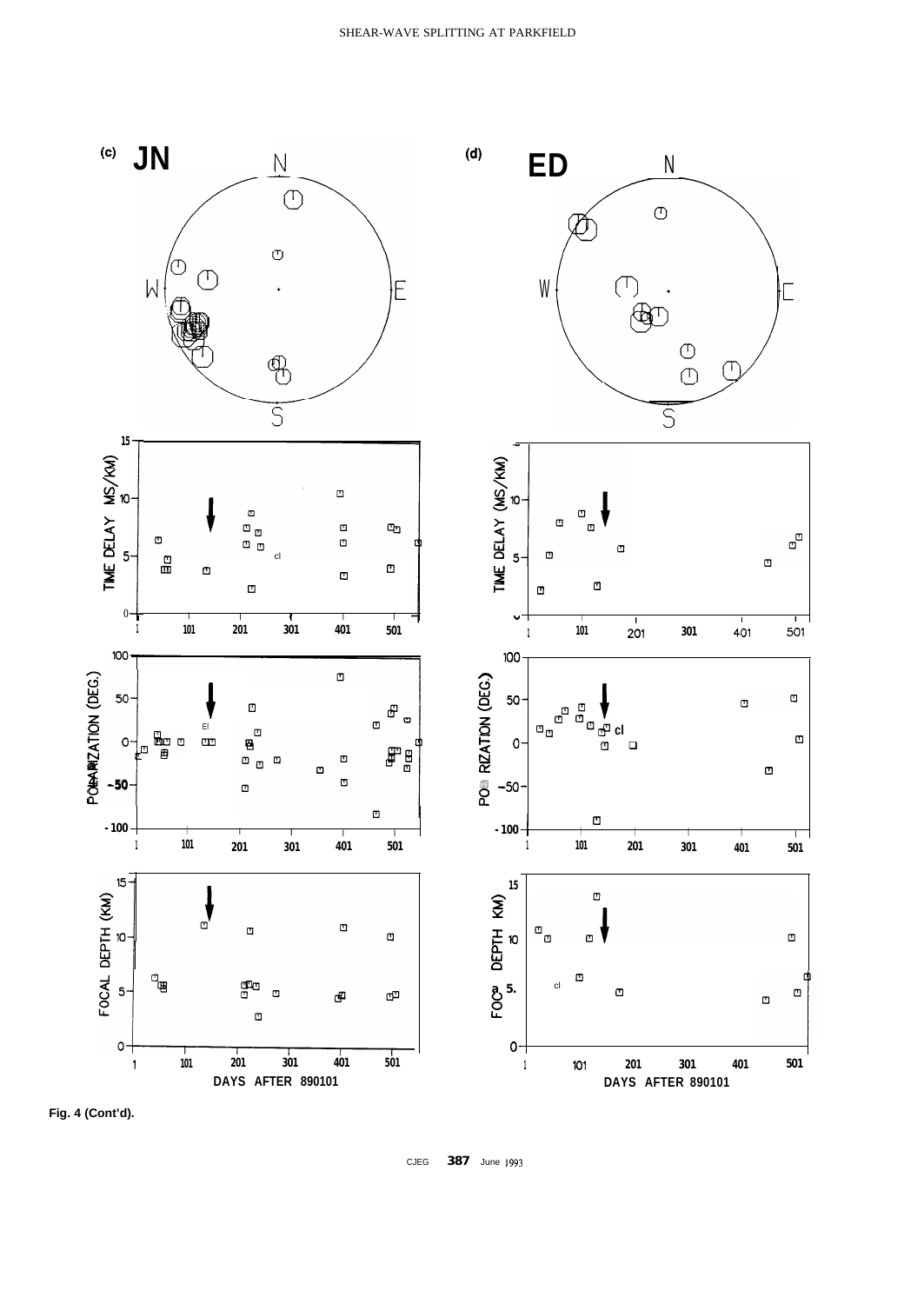each raypath to station MM is through the fault zone and the larger time delays are probably due to the greater density of microcracks and fractures trapped in the fault zone. The detailed geometry of these microcracks and fractures would be expected to be modified during any change in the stress field and could cause the possible temporal changes seen in Figure 4.

The corresponding polarizations show a relatively uniform scatter with no marked variation with time. The polarizations at stations MM and VC show a  $\pm 25^{\circ}$  spread constant in time in a constant direction consistent with the rose diagrams in Figure 2. The polarizations at JN and ED show more scatter, again as expected from Figure 2. Note that the time delays at stations MM and VC are considered to be reliable, but at other stations the shear waves are severely distorted by strong  $P$  coda waves.

The variation of focal depth with time at stations MM and VC in the bottom diagram of Figure 4 shows a decrease in focal depth for about 100 days after the  $M<sub>L</sub> = 4$  event, which suggests that the decrease of time delay at the time of the event could be caused by migration of focal depths (note however the small numbers of earthquakes involved: 3 for MM and 7 for VC). Figure 5 shows the variation of the (normalized) time delay with the focal depth of the earthquakes monitored at each station in Figure 4. Stations VC (and ED) show a uniform scatter with no decrease of time delay with depth, as would be required if the anomalies in the temporal variations of time delay were caused by the decrease in focal depth indicated in Figure 4. However, for earthquakes near station MM (and JN), Figure 5 shows that at MM the normalised time delays have a pronounced increase for earthquakes with focal depths above about 7-km depth. This means that a decrease of focal depth, as observed in Figure 4, would tend to increase the time delays, and the temporal decrease is unlikely to be caused by depth migration.

The marked decrease in normalized time delays at MM for focal depths below 7 km suggests that the anisotropy of the fault zone is concentrated above 7 km. This could be explained by fault gouge having more aligned inclusions than the surrounding more intact rocks. The possible depth of the stronger anisotropy is in broad agreement with the results of Malin et al. (1989) and Li et al. (1992) who suggest that the fault gouge may extend from the surface to 10-km depth at the locked portion of the fault zone and about 5-km depth at the creeping portion. This intermediate depth of 7 km might suggest that MM is on a transition zone between creeping and locked sections of the fault.

### **DISCUSSION AND INTERPRETATION**

Many studies have demonstrated that the alignment of shear-wave polarizations are not due to the source polarizations (Crampin et al., 1986; Peacock et al., 1988; Gledhill, 1990) and can be attributed to the effective anisotropy of stress-aligned fluid-filled inclusions (Crampin and Lovell, 1991). Shear-wave polarizations appear in most cases to be aligned parallel to the direction of the local maximum



**Fig.** 5. Variations of (normalized) time delays with focal depth of the earthquakes monitored in Figure 4.

CJEG 388

June 1993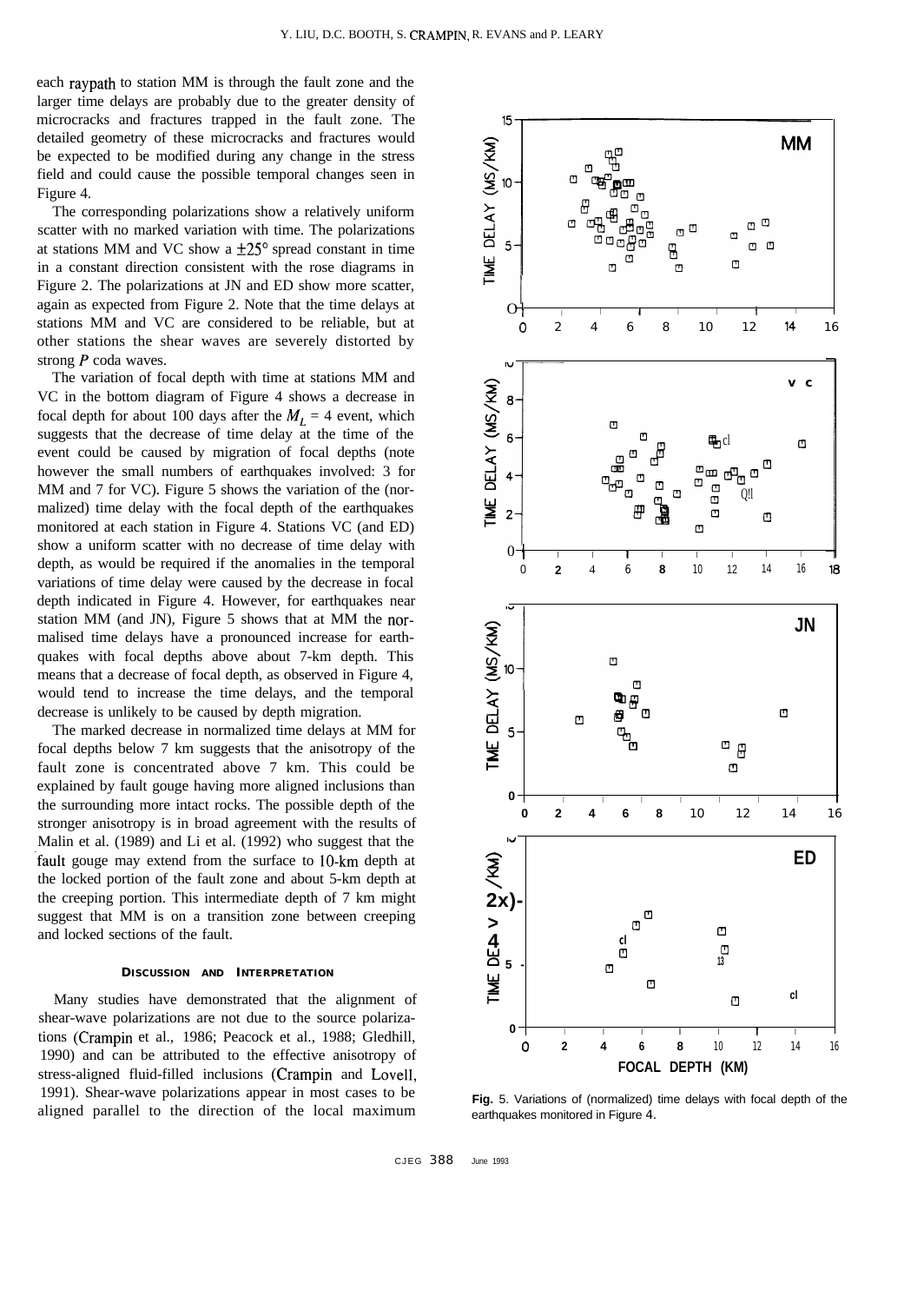compressional stress or, more strictly, perpendicular to the minimum stress direction which is expected to control the orientations of fluid-filled inclusions in the crust (Crampin and Lovell, 1991). Note that such parallelism constrains the type of anisotropic symmetry to hexagonal symmetry with a subhorizontal axis of symmetry. This strongly suggests a distribution of subparallel vertical EDA cracks as the source of the anisotropy since such structures are the only common source of hexagonal symmetry found in the crust (Crampin, 1993). The polarizations at VC, VR and ED in Figure 2 are approximately perpendicular to the SAF and parallel to the regional stress direction estimated by Zoback et al. (1987) and thus agree with the hypothesis of fluid-filled EDA cracks, in this case, aligned by the regional stress field.

Nearer the fault, the alignment of EDA cracks appears to change. Figure 6 plots the nodal lines of 68 fault plane solutions of earthquakes which were located close to station MM (Nishioka and Michael, 1990). The narrow distribution of inferred stress axes suggests a uniform stress field in the vicinity of the fault. However, the N15"W to N1O"E direction of maximum principal stress implied by these mechanisms is not compatible with the N30"E microcrack direction inferred from shear-wave polarizations at VC, VR and ED, which are parallel to the regional principal stress. It is compatible with polarizations at JN but JN is in a region of high topographic relief.

If we accept the hypothesis of shear-wave splitting caused by aligned fluid-filled EDA cracks, the polarizations at MM suggest that the cracks strike parallel to the fault. Studies of shear fracture failure suggest the development of fault parallel fractures (King, 1983), while observations of shear waves specifically associated with fault zones at Izmit, Turkey (Crampin et al., 1985), Oroville, California (Lear-y et al., 1987)



**Fig. 6.** Superimposed fault plane solutions from the Parkfield area showing common areas of compression (P) and tension (T), in equalarea projections of the upper focal hemisphere (after Nishioka and Michael, 1990).

and at seismic station KNW on the San Jacinto Fault, California (Crampin et al., 1990) indicate the same conclusion.

Station MM is probably on the transition zone of the SAF and it is very close to the 1966 main shock (Figure 1). Ninetyfive percent of shear waves from earthquakes recorded within the shear-wave window at this station propagated nearly vertically with an incidence angle of less than  $15^{\circ}$ , hence the fault internal structure (fault gouge and transition zone), its nearby subparallel folds and various crystalline rocks are presumably the dominant factors in controlling the shearwave polarizations beneath this station. It is likely that the gouge of the fault zone plays the most significant role in controlling shear-wave anisotropy at this station.

The geological structure at Parkfield is complicated. The fault zone area appears to be heterogeneous in both velocity variation and geological structure (Michelini and McEvilly, 1991; Li et al., 1992). This is presumably one of the reasons for the difficulty in picking faster shear-wave onsets. Nevertheless, the results of this study correlate with other independent studies and we believe that the temporal variation of time delays is reliably associated with the  $M_1 = 4$  event.

#### **CONCLUSIONS**

The shear-wave polarizations at stations VC, ED and VR are aligned approximately NNE which is approximately parallel to the direction of maximum horizontal regional stress. Shear-wave first motion at station JN is 45" from the fault strike but may be influenced by local surface and subsurface topography. Polarizations at station MM are probably controlled by the fault zone internal structure causing an alignment of about N40"W parallel to the fault. The fact that time delays at station MM are about twice as large as those at VC suggests that the fluid-filled microcracks and fractures within the fault zone are more extensive than in the surrounding crust. Possible temporal changes in the time delays between split shear waves have been observed at two stations of the Parkfield HRSN network after an  $M<sub>L</sub> = 4$  earthquake with epicentre about 15 km from the stations. The temporal changes suggested in this paper are compatible with similar temporal variations at the time of a larger earthquake observed elsewhere.

#### **REFERENCES**

- Bakun, W.H. and Lindh, A.G., 1985, The Parkfield, California, earthquake prediction experiment: Science 229, 6 19-623.
- and McEvilly, T.V., 1984, Recurrence models and Parkfield, California, earthquakes: J. Geophys. Res. 89,305 l-3058.
- Ben-Zion, Y. and Malin, P., 1991, San Andreas fault zone head waves near Parkfield, California: Science 251, 1592- 1594.
- , Katz, S. and Leary, P., 1992, Joint inversion of fault zone head waves and direct *P* arrivals for crustal structure near major faults: J. Geophys. Res. 97, 1943-1951.
- Blakeslee, S.N. and Malin, P.E., 1990, A comparison of earthquake coda waves at surface versus subsurface seismometer: J. Geophys. Res. 95, 309-326.
- Booth, D.C. and Crampin, S., 1985, Shear-wave polarizations on a curved wavefront at an isotropic free surface: Geophys. J. Roy. Astr. Soc., 83, 3 1-45.

CJEG 389 June 1993